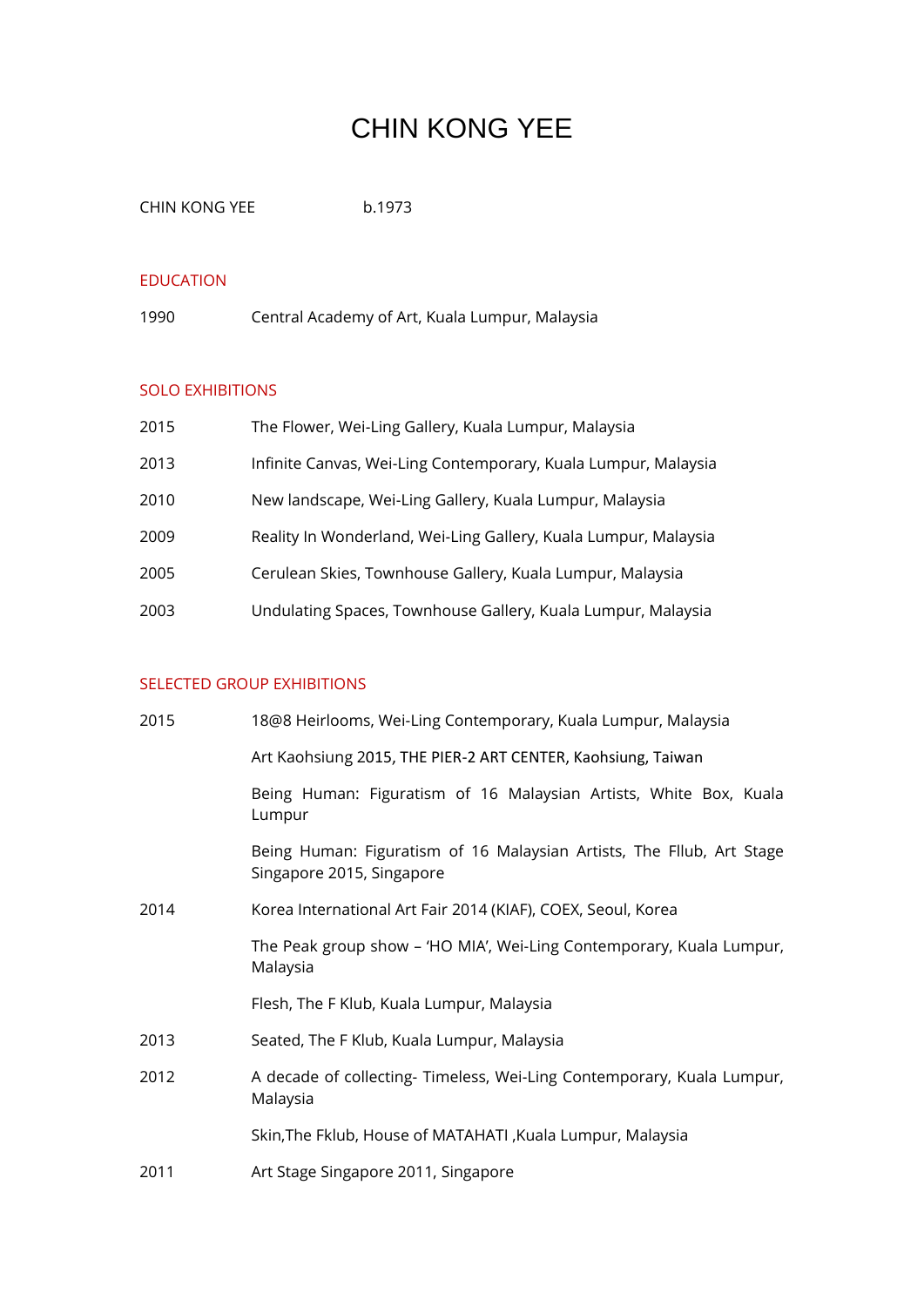| 2010 | Absolut 18@8, Wei-Ling Gallery, Kuala Lumpur, Malaysia                                                          |
|------|-----------------------------------------------------------------------------------------------------------------|
|      | Tiger Show, Wei-Ling Gallery, Kuala Lumpur, Malaysia                                                            |
| 2008 | Chinese National Gallery Exposition, Chinese World Trade Centre, Beijing,<br>China                              |
|      | Mind, Body and Soul 3, Wei-Ling Gallery, Kuala Lumpur, Malaysia                                                 |
|      | 18@8 Vice and Virtue, Wei-Ling Gallery, Kuala Lumpur, Malaysia                                                  |
| 2007 | (Eye)-Ilusions, 2 man show, Wei-Ling Gallery, Kuala Lumpur, Malaysia                                            |
|      | 18@8 2007, Wei-Ling Gallery, Kuala Lumpur, Malaysia                                                             |
| 2006 | 18@8 Kuala Lumpur - Karachi, Amin Gulgee Gallery, Karachi, Pakistan<br>(in Collaboration with Wei-Ling Gallery) |
|      | Convergence - Contemporary Malaysian Art, Wei-Ling Gallery, Kuala<br>Lumpur, Malaysia                           |
|      | Ausstellung : zweihundertzaeiundsiebzigeinhalbstunden un mehr, Galerie<br>Tanner, Germany                       |
|      | Mind, Body and Soul 2, Wei-Ling Gallery, Kuala Lumpur, Malaysia                                                 |
| 2005 | 18@8 : Contemporary Artists from Malaysia and Beyond, Wei-Ling Gallery,<br>Kuala Lumpur, Malaysia               |
| 2004 | East-West Contemporaries, Cluj-Napoca Art Museum, Romania                                                       |
|      | SEOUL International Stars Exhibition, Seoul, Korea                                                              |
| 2003 | Philip Morris Group of Companies Malaysia Art Awards 2003, National Art<br>Gallery, Kuala Lumpur, Malaysia      |
| 2002 | Identities Who We Are, National Art Gallery, Kuala Lumpur, Malaysia                                             |
|      | Figuring Splendour, Metro Fine Art, Kuala Lumpur, Malaysia                                                      |
| 2001 | Locals Only! Gallerie Taksu, Kuala Lumpur, Malaysia                                                             |
|      | Manusia, N.N. Gallery, Kuala Lumpur, Malaysia                                                                   |
| 2000 | World in Square Feet, Central Art Gallery, Kuala Lumpur, Malaysia                                               |
|      | Colours of Brazil, Isetan Gallery, Kuala Lumpur, Malaysia                                                       |
|      | 3 Man Show, Anugerah Gallery, Star Hill Libby, Kuala Lumpur, Malaysia                                           |
|      | The Philip Morris Group of Companies ASEAN Art Awards 2000, National<br>Art Gallery, Kuala Lumpur, Malaysia     |